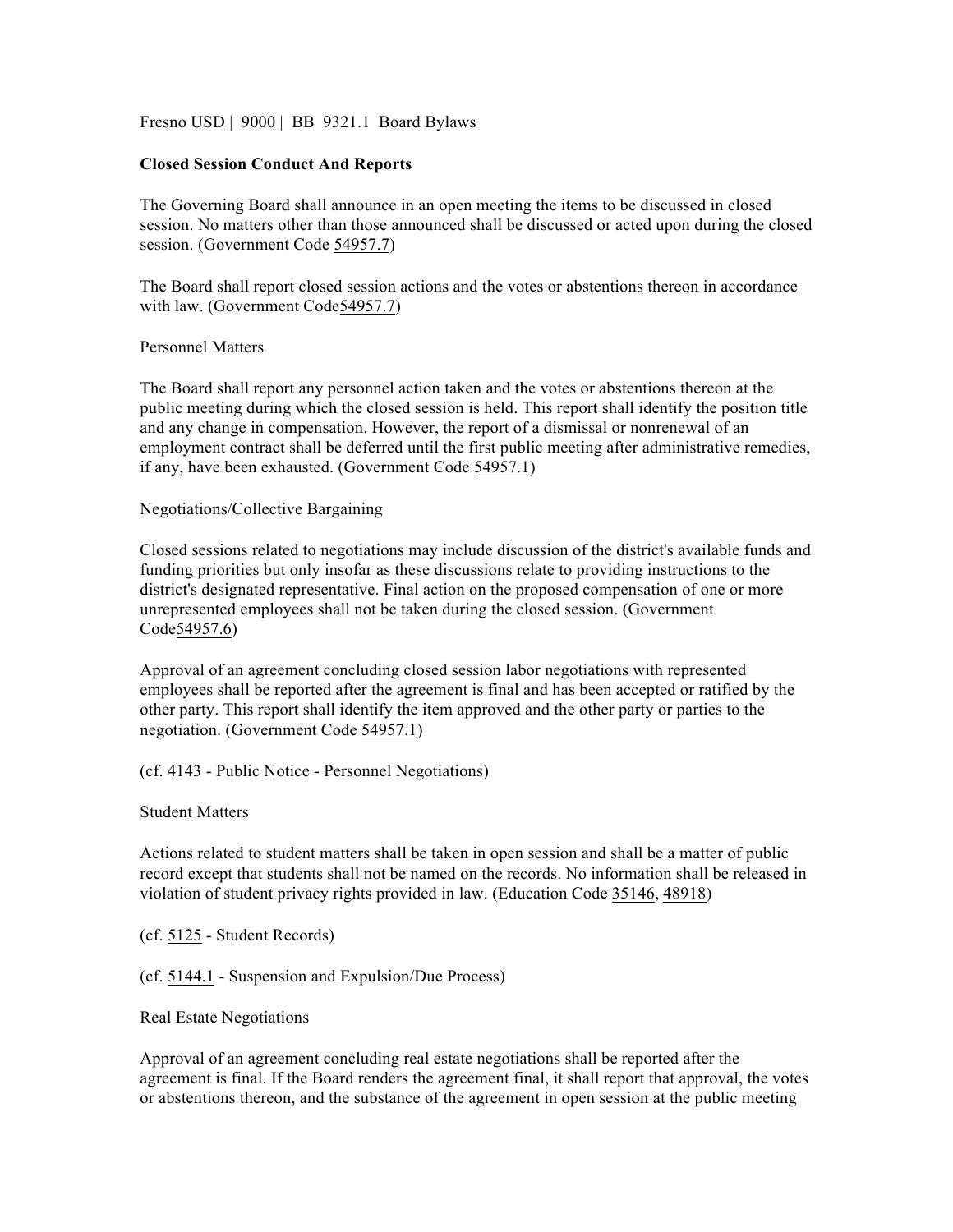during which the closed session is held. If final approval rests with the other party, the Superintendent or designee shall disclose the fact of that approval and the substance of the agreement upon inquiry by any person, as soon as the other party or its agent has informed the district of its approval. (Government Code 54957.1)

# Pending Litigation

The Board shall report the following actions related to pending litigation, and the votes or abstentions thereon, at the public meeting during which the closed session is held:

1. Approval to legal counsel to defend, appeal or not appeal, or otherwise appear in litigation. This report shall identify the adverse parties, if known, and the substance of the litigation.

2. Approval to legal counsel to initiate or intervene in a lawsuit. This report shall state that details will be disclosed to inquiring parties after the lawsuit is commenced unless doing so would jeopardize the district's ability to serve process on unserved parties or its ability to conclude existing settlement negotiations to its advantage.

3. Acceptance of a signed offer from the other party or parties which finalizes the settlement of pending litigation. This report shall state the substance of the agreement.

If approval is given to legal counsel to settle pending litigation and if final approval rests with the other party or with the court, the district shall report the fact of approval, the substance of the agreement and the vote and abstentions thereon to persons who inquire once the settlement is final. (Government Code 54957.1)

# JPA/Self-Insurance Claims

The Board shall report the disposition of JPA or self-insurance claims and the votes or abstentions thereon at the public meeting during which the closed session is held. This report shall include the name of the claimant(s), the name of the agency claimed against, the substance of the claim and the monetary settlement agreed upon by the claimant. (Government Code 54957.1)

Legal Reference:

# EDUCATION CODE

35145 Public meetings

35146 Closed session (re student matters)

48918 Rules governing expulsion procedures; hearings and notice

49073-49079 Privacy of student records

60617 Meetings of governing board

GOVERNMENT CODE